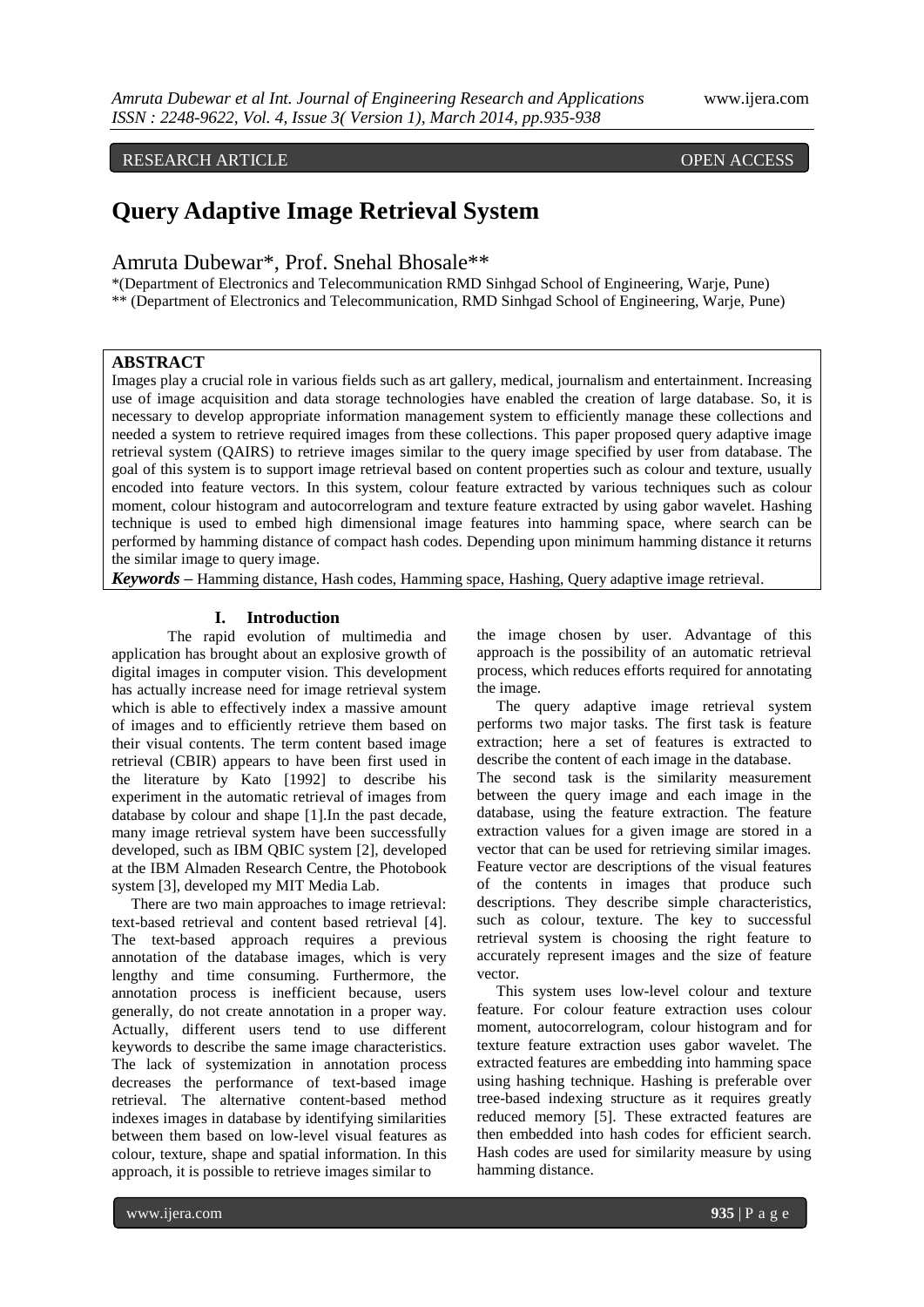

#### **II. Proposed System**

figure1. Block diagram of proposed query adaptive image retrieval system.

Fig.1 shows block diagram of proposed query adaptive image retrieval system. Two main tasks are supported: image collections and query image processing. For the image collections, colour and texture features are extracted first from individual images. The extracted features are described by feature vectors. These extracted feature vectors are embedded into hash codes and stored in feature database. Query image is the input for system, which is taken as input query for search operation. User is supposed to select an image in order to find similar images to that query image. For a given query image, similarly extract its features and form a feature vector. This query image feature vector compares with already store feature vectors in image database. This process usually called similarity matching and is based on some similarity measure to calculate distance between the query image feature vector and feature database. From the system's point of view the similarity of two images depends on the distance in feature space between the feature points defined by the vectors. Means, shorter the distance between two points, the images are similar. Depending on similarity measure it retrieves images.

#### **III. Colour Features Extraction**

Colour is intuitive features and plays important role in image matching. Colour feature extraction involves analyzing absolute value of each colour pixel. Colour distribution is a statistical feature and techniques such as colour moment an colour histogram [6].The colour moment and colour histogram contains only colour information of each pixel in an image, the relation between neighbouring pixel is not involve. Another kind of feature, called as colour correlogram which express the spatial correlation of pairs of colour changes with distance.

#### **3.1 Colour Moment**

Colour moments are used as feature vector for image retrieval. Since any colour distribution can be characterized by its moments and mainly information is concentrated on the lower order moments, only the first moment is mean and second moment is standard deviation are taken as feature vectors [6].

The first moment is:

$$
\mu_{i} = \frac{1}{N} \sum_{j=1}^{N} f_{ij}
$$
 (1)

The second moment is:

$$
\sigma_i = \sqrt{\frac{1}{N}} \sum_{j=1}^{N} (f_{ij} - \mu_i)^2
$$
 (2)

Where fij is the value of i-th colour component of the image pixel j, and N is the number of pixels in the image.

#### **3.2 Colour Histogram**

Colour histogram is an effective representation of the colour content of an image. The colour histogram is an effective method for characterizing both the global and local distribution of colours in an image. A histogram is the distribution of number of pixels for each quantized bins. Quantization in terms of colour histogram refers to the process of reducing the number of bins by taking colours that are very similar to each other and putting them into same bins. A colour histogram for given image is represented by vector:

$$
H = \{H[0], H[1], H[3], \dots, H[m], \dots, H[n]\} \tag{3}
$$

Where m is a colour bin in colour histogram and H[m] represents the number of pixels of colour m in the image and n is the total number of bins used in colour histogram. For comparing images of different sizes, colour histogram should be normalized. The normalised colour histogram H' is given as:

$$
H' = \{H'[0], H'[1], H'[3], \dots H'[m] \dots H'[n]\} \quad (4)
$$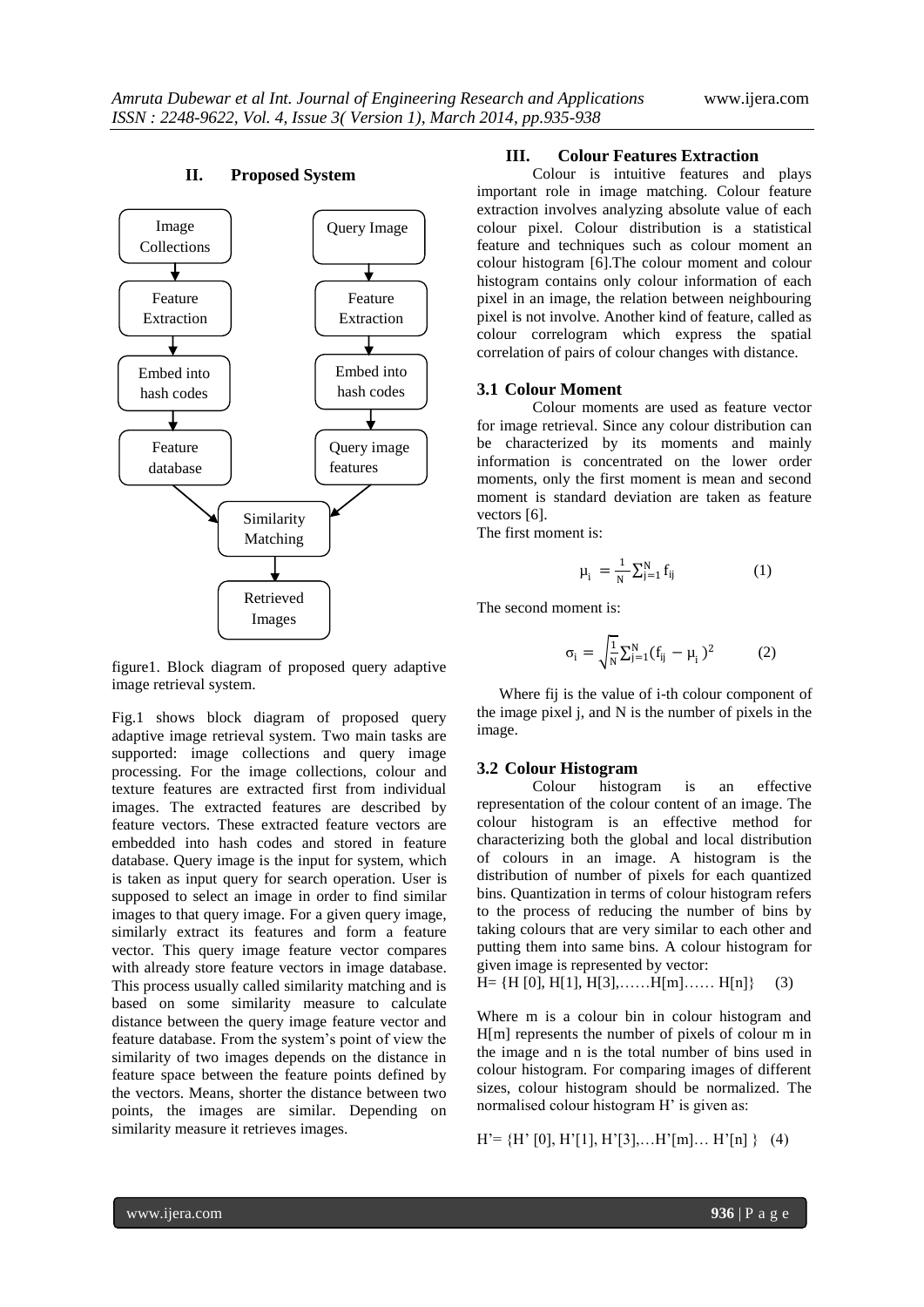Where  $H'[m] = \frac{H[m]}{n}$  $\frac{m_1}{p}$ , p is total number of pixels in image.

#### **3.3 Correlogram And Autocorrelogram**

Let I be an M×N image which comprises of pixel p(m, n). Let [C] denote the set of C colours  $c_{1, \dots, c_{C}}$  that can occur in the image. For pixel p, let I (p), denote its colour c, and  $I_c$  corresponds to a pixel p, for which I (p) = c. Let [D] denote a set of fixed distances  $d_{1, \dots, d_D}$  which are measure using  $L_1$  norm [7]. The correlogram of image I is defined for colour pair  $(c_i, c_j)$  and distance d as:

$$
Y_{c_i,c_j}^{(d)}(I) = Pr_{p_1 \in I_{c_i}, p_2 \in I} \left[ p_{1 \in I_{c_j}} || p_1 - p_2 | = d \right] \quad (5)
$$

It gives the probability that given in any pixel  $p_1$  of colour  $c_i$ , a pixel  $p_2$  at a distance d from the given pixel  $p_1$  is of colour  $c_j$ .

 Autocorrelogram is a subset of correlogram.The autocorrelogram of image I give the probability of finding the identical colours at distance d:

$$
\alpha_{\rm c}^{\rm (d)}(\mathrm{I}) = \Upsilon_{\rm c,c}^{\rm (d)}(\mathrm{I}) \tag{6}
$$

It gives the probability that pixel  $p_1$  and  $p_2$ , d away from each other are of the identical colours. Autocorrelogram provides significant benefit in comparison to correlogram. First, it requires smaller storage and second, the average number of entries per histogram cell increases, which improves the statistical reliability of histogram.

#### **IV. Texture Feature**

Texture can be defined as; it provides the measures of properties such as coarseness, regularity and smoothness. Furthermore, texture can be thought as repeated pattern of pixels over a spatial domain. If the texture has exposed to some noise, the patterns and their repetition in the texture can be random and unstructured. Three types of methods are used for feature extraction such as statistical, model-based and frequency-based methods. In this, uses a frequencybased method such as gabor wavelet. The wavelet transform obtains a flexible resolution in time and frequency domain. The 2D gabor function is defined as:

$$
g(x, y)
$$
  
=  $\frac{1}{2\pi} \exp \left[\frac{x^2 + y^2}{\sigma^2}\right]$ . exp[ $j2\pi\omega_0$ (xcos θ +ysin θ)] (7)

Where  $\sigma$  is the variance of Gaussian distribution in both x and y directions,  $\omega_0$  is the frequency of sinusoid and θ is orientation of sinusoid. Gabor function is a two dimensional Gaussian envelope modulated by a sinusoid with frequency  $\omega_0$  and orientation θ.

#### **V. Mapping Features To Hash Codes**

The hash code is substantially smaller than the features itself, and is generated by formula in such a way that it is extremely unlikely that some other features will produce the same hash codes. Therefore, it requires less memory storage. The image features mapped into hamming space using hashing method and then quantized into hash codes.

#### **VI. Similarity Measures**

A similarity measure is finding the distance between two images. The distance between two images is calculated using feature vectors that are extracted from the images. Therefore, retrieval result is not a single image, but many images will be retrieved similar to the query image. In this, uses hamming distance for similarity measure. With hash codes of feature vectors, similarity measure can be performed in hamming space using hamming distance. By definition, hamming distance between two hash codes is the total number of bits at which the binary values are different [5]. Specific locations of the bits with different values are not considered. For example, given three hash codes A=1100, B=1111, C=0000, the hamming distance of A and B is equal t that A and C, regardless of the fact that C differs from A in the first two bits while B differs in the last two bits. Due to this nature of the Hamming distance, practically there can be hundreds or even thousands of images sharing the same distance to a query. From the given example, suppose we knew that the first two bits are more important for A, then B should be ranked higher than C if A was the query means that B is closer to A than C.

#### **VII. Conclusion**

In this paper, we used a colour images to extract colour feature such as colour moment, colour histogram, autocorrelogram and gabor wavelet for texture feature. The image showed different visual contents, including colour, shape and texture. Among them, colour-texture characterization of an image is probably the mainly useful features to be approximated. Hashing is used to generate compact hash code of feature descriptors. It reduces computation time and memory storage. This system uses hamming distance as similarity measure makes the algorithm extremely fast as compared to Euclidean distance. This concept has been widely used in various areas like crime prevention, medical diagnosis, web searching etc.

www.ijera.com **937** | P a g e